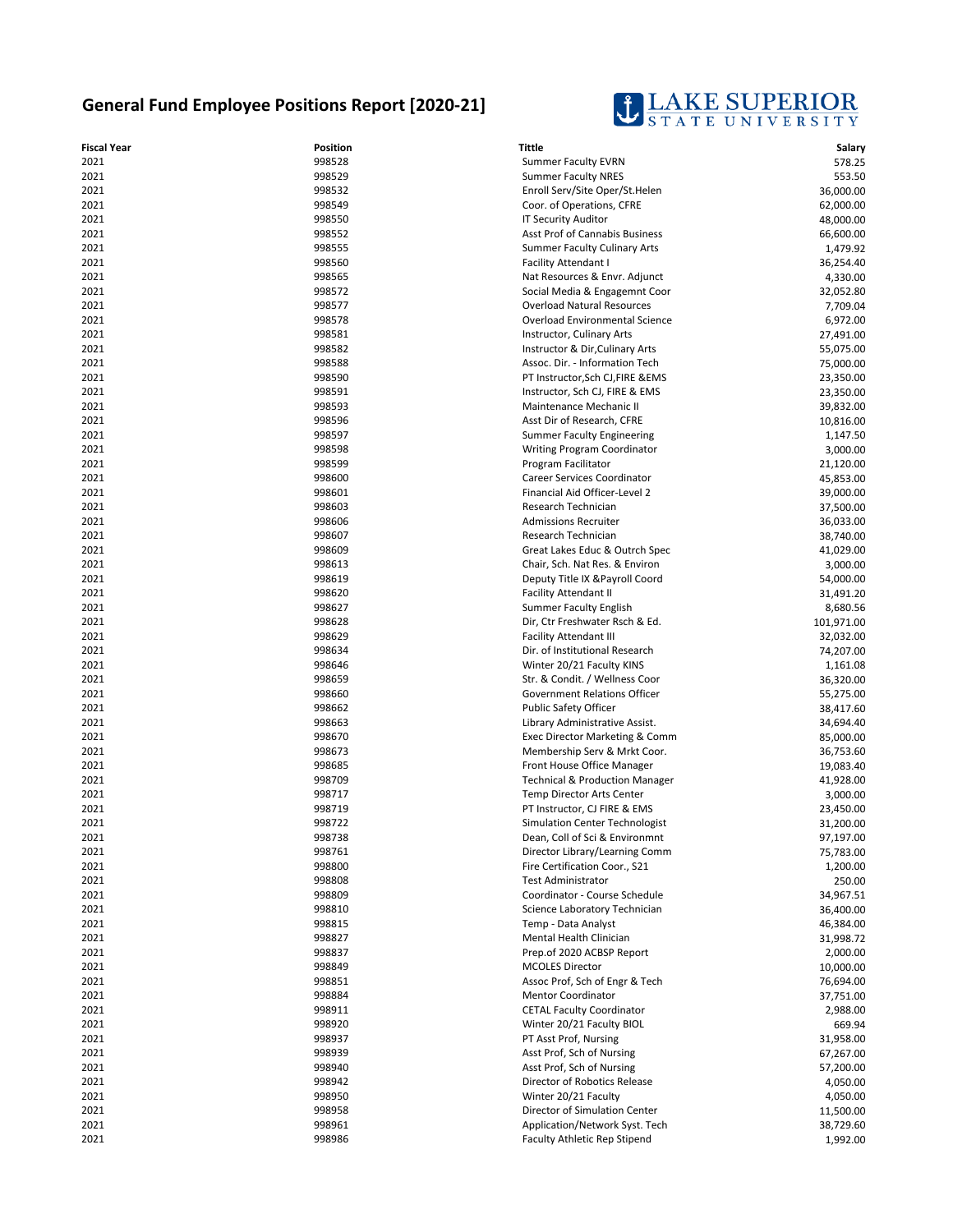| 2021         | 998997           | Asst Prof, Sch Arts & Letters                                  | 50,200.00              |
|--------------|------------------|----------------------------------------------------------------|------------------------|
| 2021         | 999008           | <b>Relocation Allowance</b>                                    | 5,000.00               |
| 2021         | 999012           | HR & Payroll Generalist                                        | 39,499.20              |
| 2021         | 999019           | Science Laboratory Coordinator                                 | 45,000.00              |
| 2021         | 999030           | Asst Prof, Sch Engr & Tech                                     | 71,300.00              |
| 2021         | 999033           | Winter 20/21 Faculty                                           | 4,050.00               |
| 2021         | 999037           | Chair, Engineering                                             | 3,000.00               |
| 2021         | 999047           | Adjunct Faculty Political Sci                                  | 5,600.00               |
|              | 999050           |                                                                |                        |
| 2021         |                  | Safety & Risk Mgmt Specialist                                  | 49,000.00              |
| 2021         | 999060           | <b>Temporary Accountant</b>                                    | 6,507.60               |
| 2021         | 999064           | Registrar Services Specialist                                  | 39,482.00              |
| 2021         | 999074           | Senior Financial Aid Officer                                   | 41,251.00              |
| 2021         | 999081           | <b>Counseling Service Manager</b>                              | 53,819.00              |
| 2021         | 999087           | Asst Prof, Sch of Nursing                                      | 67,843.00              |
| 2021         | 999100           | Accounts Payable Administrator                                 | 40,000.00              |
| 2021         | 999115           | Temp Accounts Payable Spec.                                    | 35,360.00              |
| 2021         | 999123           | Overload Assignment Commun.                                    | 3,984.00               |
| 2021         | 999128           | Assoc Prof Sch of Sci & Med                                    | 61,150.00              |
| 2021         | 999136           | <b>Adjunct Faculty Communication</b>                           | 4,740.00               |
| 2021         | 999138           | Assoc Prof, Sch Sci & Medicine                                 | 65,943.00              |
|              |                  |                                                                | 53,000.00              |
| 2021         | 999145           | Asst Prof, Sch Nat Res & Evrn                                  |                        |
| 2021         | 999146           | Asst Prof, Asst Dir Rsrch CFRE                                 | 66,496.00              |
| 2021         | 999150           | Asst Prof, Sch of Nursing                                      | 63,451.00              |
| 2021         | 999154           | Asst Prof, Sch Kin & Behav Sci                                 | 57,208.00              |
| 2021         | 999163           | <b>Summer Faculty EMS</b>                                      | 7,372.49               |
| 2021         | 999174           | Winter 20/21 Adjunct                                           | 2,821.50               |
| 2021         | 999175           | <b>Overload Visual Performing Art</b>                          | 2,988.00               |
| 2021         | 999181           | IT Programmer Analyst                                          | 48,000.00              |
| 2021         | 999204           | Asst Prof of CJ, FIRE & EMS                                    | 57,900.00              |
| 2021         | 999205           | Prof, Sch Kins & Behav Sci                                     | 69,155.00              |
| 2021         | 999209           |                                                                |                        |
|              |                  | Assoc Prof, Sch Nat Res & Envr                                 | 58,697.00              |
| 2021         | 999210           | <b>Facility Manager</b>                                        | 59,297.00              |
| 2021         | 999216           | Faculty Spec Assign M/CS                                       | 4,050.00               |
| 2021         | 999238           | Overload Assignments Honors Pr                                 | 398.40                 |
| 2021         | 999243           | Asst Prof, Sch Arts & Letters                                  | 48,600.00              |
| 2021         | 999255           | Dean Educ, Liberal Arts, CJ, EMS                               | 97,054.00              |
| 2021         | 999265           | Summer Faculty Mfg Engineering                                 | 3,645.00               |
| 2021         | 999271           | <b>Summer Faculty Mechanical Eng</b>                           | 2,025.00               |
| 2021         | 999272           | Chair, Education                                               | 3,000.00               |
| 2021         | 999273           | <b>Summer Faculty Psychology</b>                               | 11,245.50              |
| 2021         | 999280           | <b>Summer Faculty Fire Science</b>                             | 2,080.24               |
| 2021         | 999284           | <b>Summer Faculty Social Studies</b>                           | 21,721.50              |
| 2021         | 999287           | <b>Summer Faculty Education</b>                                | 6,438.14               |
| 2021         | 999288           | Summer Faculty English Comm.                                   | 4,050.00               |
|              | 999290           | <b>Summer Faculty Humanities</b>                               |                        |
| 2021         |                  |                                                                | 9,450.00               |
| 2021         | 999291           | Summer Faculty Visual Per Arts                                 | 3,172.50               |
| 2021         | 999292           | <b>Summer Faculty Geology Physics</b>                          | 474.17                 |
| 2021         | 999293           | Summer Faculty Math/CS                                         | 6,750.00               |
| 2021         | 999294           |                                                                |                        |
|              |                  | Chair, Nursing                                                 | 3,000.00               |
| 2021         | 999295           | <b>Summer Faculty Biology</b>                                  | 12,028.50              |
| 2021         | 999296           | <b>Summer Faculty Chemistry</b>                                | 12,105.00              |
| 2021         | 999298           | Summer Faculty Bus/Econ                                        | 9,450.00               |
| 2021         | 999299           | Chair, School of CJ, FS & EMS                                  | 3,000.00               |
|              |                  |                                                                |                        |
| 2021         | 999300           | Chair, Math & Comp Science                                     | 3,000.00               |
| 2021         | 999302           | Chair, School of Sci & Med                                     | 3,000.00               |
| 2021         | 999303           | Chair, Lukenda School of Busn                                  | 3,000.00               |
| 2021         | 999306           | Chair, Comm/Engl/Lang                                          | 3,000.00               |
| 2021         | 999307           | Chair, Exercise Sci/Recreation                                 | 3,000.00               |
| 2021         | 999308           | Summer Faculty Exercise Rec.                                   | 1,238.67               |
| 2021         | 999309           | <b>Summer Faculty Nursing</b>                                  | 3,780.00               |
| 2021         | 999311           | Summer Faculty Criminal Just.                                  | 19,723.50              |
| 2021         | 999326           | Assist Prof, Sch of Nursing                                    | 59,400.00              |
| 2021         | 999336           | Laker Success iPASS Coor.                                      | 37,742.00              |
| 2021         | 999340           | Equip. Operator/Groundskeeper                                  | 33,155.20              |
| 2021         | 999355           | Asst Director Financial Aid                                    | 46,135.00              |
| 2021         | 999357           | Prof, Sch of Sci & Med                                         | 79,596.00              |
| 2021         | 999358           | Asst Prof, Sch Sci & Med                                       | 56,400.00              |
| 2021         | 999359           | Prof, Sch of Sci & Med                                         |                        |
|              |                  |                                                                | 75,516.00              |
| 2021         | 999360           | Prof, Sch of Nat Res & Evrn                                    | 76,267.00              |
| 2021         | 999361           | Asst Prof, Sch of Sci & Med                                    | 57,000.00              |
| 2021         | 999362           | Prof, Sch Nat Res & Evrn                                       | 75,291.00              |
| 2021<br>2021 | 999363<br>999364 | Assoc Prof, Sch of Sci & Med<br>Assoc Prof, Sch Arts & Letters | 62,984.00<br>60,954.00 |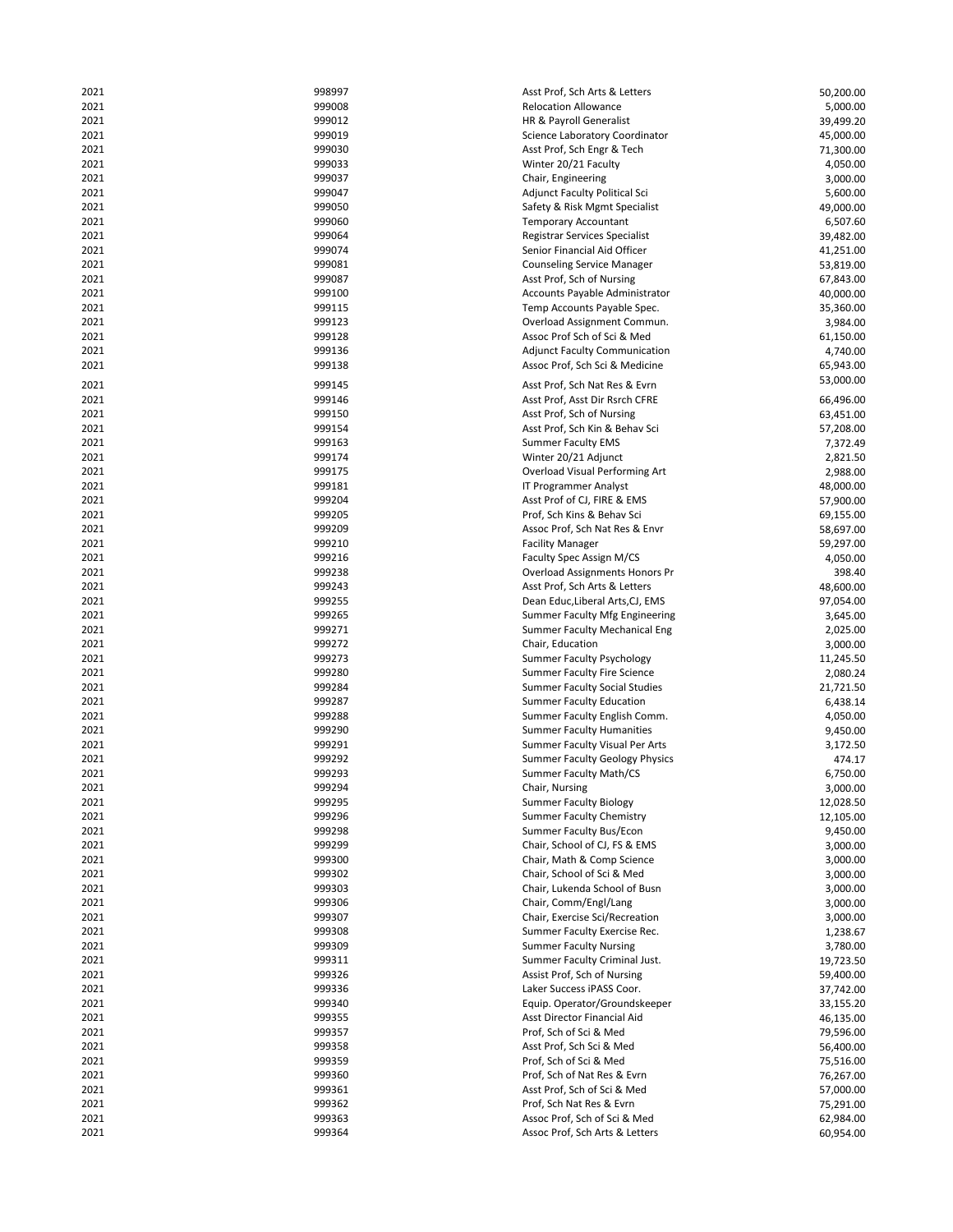| 2021 | 999368 | Assoc Prof, Lukenda Sch of Busn       | 77,429.00  |
|------|--------|---------------------------------------|------------|
| 2021 | 999371 | Assoc Prof, Sch of Education          | 64,855.00  |
| 2021 | 999384 | Dean of Admissions & Marketing        | 119,000.00 |
| 2021 | 999388 | Prof, Sch Kins & Behav Sci            | 69,463.00  |
| 2021 | 999402 | Dean, Coll. Innovation & Soln.        | 102,483.00 |
| 2021 | 999409 | Honors Prog Director Stipend          | 4,500.00   |
| 2021 | 999410 | Senior Budget Analyst                 | 52,432.00  |
| 2021 | 999412 | Dist Teacher                          | 750.00     |
| 2021 | 999415 | <b>MCOLES</b>                         | 9,880.00   |
| 2021 | 999416 | Vice President of Advancement         | 170,000.00 |
| 2021 | 999417 | VP of Finance & Operations            | 135,102.00 |
| 2021 | 999418 | Marketing Data&Process Analyst        | 45,512.00  |
| 2021 | 999424 | Financial Aid Officer-Level 3         | 40,800.00  |
| 2021 | 999439 | Oracle Database Administrator         | 70,000.00  |
| 2021 | 999441 | <b>Financial Aid Temp</b>             | 7,142.40   |
| 2021 | 999444 | Overload Assignments UN Course        | 328.68     |
| 2021 | 999494 | <b>Adjunct Theatre</b>                | 2,664.00   |
| 2021 | 999495 | Univ Stu Teacher Supervisor           | 1,942.75   |
| 2021 | 999496 | Rangemaster                           | 5,320.00   |
| 2021 | 999497 | Asst Prof, Bioanalytical Chem         | 56,600.00  |
| 2021 | 999498 | Asst Prof of Mathematics              | 54,800.00  |
| 2021 | 999500 | Asst Prof, Sch of Engr & Tech         | 70,944.00  |
| 2021 | 999502 | <b>Field Placement Coordinator</b>    | 2,500.00   |
| 2021 | 999504 | Prof, Sch of Kins & Behav Sci         | 70,341.00  |
| 2021 | 999587 | Adjunct Faculty, St. Helen            | 700.00     |
| 2021 | 999589 | <b>Adjunct Faculty Kinesiology</b>    | 1,862.00   |
| 2021 | 999590 | Overload Assignmnt Kinesiology        | 6,673.20   |
| 2021 | 999592 | <b>Overload Assignments Nursing</b>   | 8,635.32   |
| 2021 | 999593 | Temp PT Clinical Instr-Nursing        | 7,000.00   |
| 2021 | 999594 | Overload Assgnmnts Geo Physics        | 3,286.80   |
| 2021 | 999595 | Adjunct Faculty Nat Res. & Env        | 3,000.00   |
| 2021 | 999596 | Overload Assignments Chemistry        | 6,972.00   |
| 2021 | 999597 | <b>Adjunct Faculty Chemistry</b>      | 8,100.00   |
| 2021 | 999598 | Overload Assignments Bio Sci          | 7,788.72   |
| 2021 | 999599 | Adjunct Faculty Bio Sci               | 7,513.25   |
| 2021 | 999600 | <b>Overload Assignments Math CS</b>   | 8,635.32   |
| 2021 | 999601 | <b>Adjunct Faculty Math CS</b>        | 4,200.00   |
| 2021 | 999602 | Overload Assignments Engineer.        | 10,936.08  |
| 2021 | 999612 | <b>Overload Assignments Business</b>  | 8,794.68   |
| 2021 | 999613 | <b>Adjunct Faculty Business</b>       | 3,200.00   |
| 2021 | 999616 | <b>Overload Assignments Education</b> | 8,964.00   |
| 2021 | 999617 | <b>Adjunct Faculty Education</b>      | 5,775.00   |
| 2021 | 999618 | <b>Overload Assgnmnts Humanities</b>  | 2,589.60   |
| 2021 | 999619 | Winter 20/21 Faculty HUMN             | 5,400.00   |
| 2021 | 999620 | <b>Overload Assignments History</b>   | 3,784.80   |
| 2021 | 999621 | <b>Adjunct Faculty History</b>        | 7,300.00   |
| 2021 | 999624 | <b>Overload Assignments English</b>   | 4,980.00   |
| 2021 | 999625 | <b>Adjunct Faculty English</b>        | 4,200.00   |
| 2021 | 999626 | Overload Assignments Soc Sci          | 7,181.16   |
| 2021 | 999627 | Winter 20/21 Faculty SOCY             | 5,400.00   |
| 2021 | 999628 | <b>Overload Assignments Psych</b>     | 8,017.80   |
| 2021 | 999629 | Winter 20/21 Faculty PSYC             | 5,940.00   |
| 2021 | 999630 | Overload Assignments Poli Sci         | 2,519.88   |
| 2021 | 999632 | Overload Assignments EMT P            | 5,926.20   |
| 2021 | 999633 | <b>Adjunct Faculty EMT Paramedic</b>  | 8,000.00   |
| 2021 | 999634 | <b>Overload Assignments FS</b>        | 29.88      |
| 2021 | 999635 | <b>Adjunct Faculty FS</b>             | 2,550.00   |
| 2021 | 999636 | <b>Overload Assignments CJ</b>        | 8,964.00   |
| 2021 | 999637 | <b>Adjunct Faculty CJ</b>             | 5,190.00   |
| 2021 | 999641 | Laboratory Technician II              | 28,496.00  |
| 2021 | 999644 | Special Clerk II                      | 32,032.00  |
| 2021 | 999646 | Prof, Sch of Arts & Letters           | 68,904.00  |
| 2021 | 999649 | Instructor, Sch Arts & Letters        | 43,800.00  |
| 2021 | 999655 | Asst Prof, Sch Arts & Letters         | 53,124.00  |
| 2021 | 999657 | PT Assoc. Professor of English        | 29,435.00  |
| 2021 | 999659 | English                               | 64,922.00  |
| 2021 | 999660 | Assoc Prof, Sch Arts & Letters        | 65,570.00  |
| 2021 | 999664 | Assoc Prof, Sch Arts & Letters        | 66,105.00  |
| 2021 | 999666 | PT Asst Prof of Education             | 43,750.00  |
| 2021 | 999670 | Asst Prof, Sch of Education           | 63,443.00  |
| 2021 | 999672 | Asst Prof, Sch Engr & Tech            | 74,400.00  |
| 2021 | 999673 | Prof, Sch of Engr & Tech              | 83,909.00  |
| 2021 | 999674 | Assoc Prof, Sch of Engr & Tech        | 77,436.00  |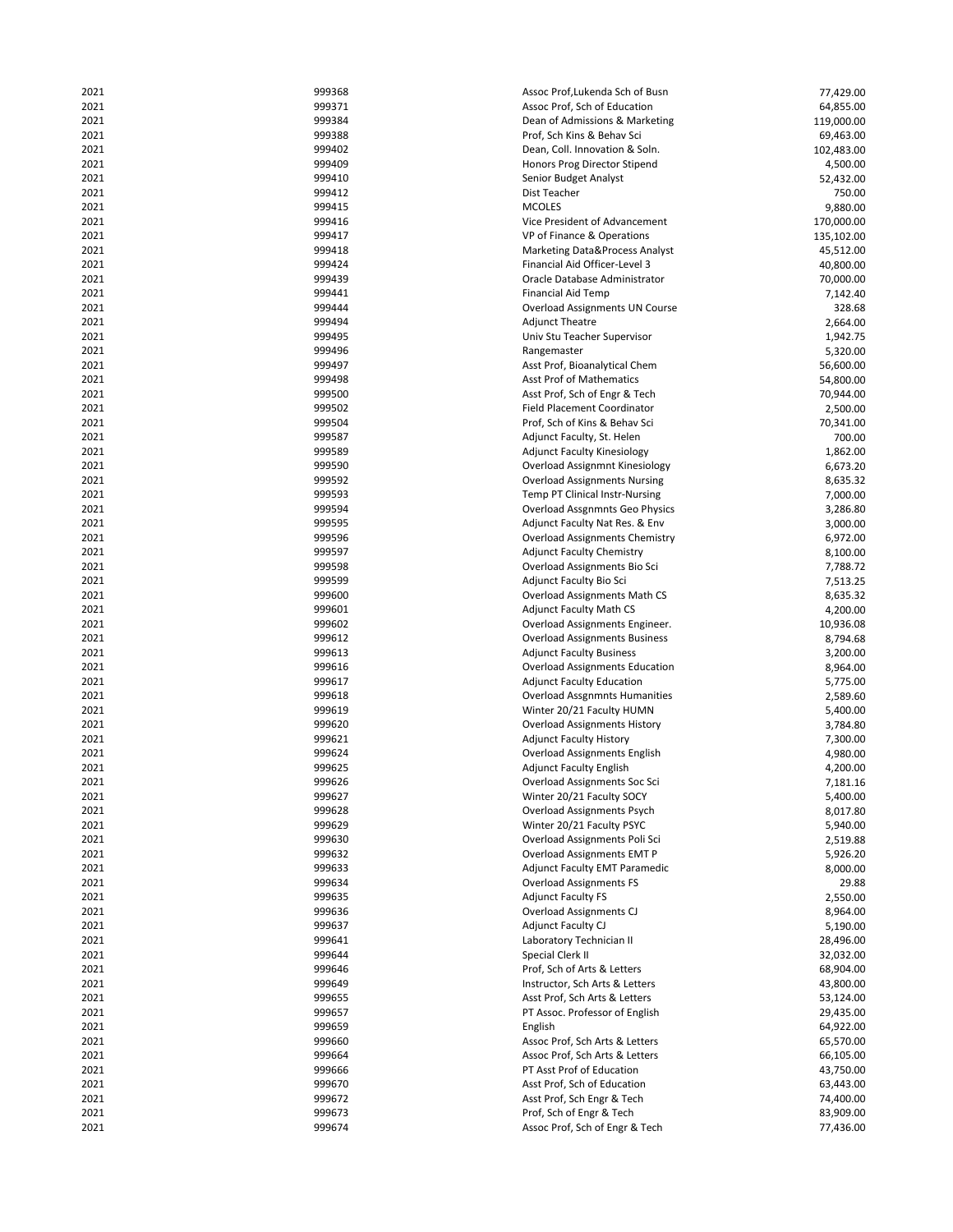| 2021         | 999675           | Assoc Prof, Sch Engr & Tech                              | 76,073.00              |
|--------------|------------------|----------------------------------------------------------|------------------------|
| 2021         | 999676           | Professor of Engineering                                 | 87,260.00              |
| 2021         | 999678           | Prof, Sch of Engr & Tech                                 | 83,850.00              |
| 2021         | 999680           | Prof, Sch of Eng & Tech                                  | 90,937.00              |
| 2021         | 999681           | Instructor of Fire Science                               | 50,000.00              |
| 2021         | 999683           | Asst Prof, Sch CJ, FIRE & EMS                            | 55,700.00              |
| 2021         | 999684           | Prof, CJ, FIRE & EMS                                     | 79,018.00              |
| 2021         | 999685           | Criminal Justice Instructor                              | 23,550.00              |
| 2021         | 999686           | Assoc Prof, Sch CJ, FIRE & EMS                           | 69,532.00              |
|              |                  |                                                          |                        |
| 2021         | 999687           | Prof, CJ, FIRE & EMS                                     | 69,843.00              |
| 2021         | 999691           | Nursing Skills Lab Supervisor                            | 39,926.00              |
| 2021         | 999692           | Prof, Lukenda Sch of Busn                                | 102,550.00             |
| 2021         | 999694           | Aquatic Lab Coordinator                                  | 45,350.00              |
| 2021         | 999700           | Assoc Prof, Lukenda Sch Busn                             | 66,491.00              |
| 2021         | 999702           | Asst Prof, Lukenda Sch of Busn                           | 70,700.00              |
| 2021         | 999703           | Prof, Lukenda Sch of Business                            | 89,156.00              |
| 2021         | 999704           | Assoc Prof, Lukenda Sch Busn                             | 64,821.00              |
| 2021         | 999705           | Asst Prof, Lukenda Sch of Busn                           | 72,247.00              |
| 2021         | 999706           | Asst Prof, Lukenda Sch of Busn                           | 46,076.00              |
| 2021         | 999710           | Asst Prof, Sch of Sci & Med                              | 61,599.00              |
| 2021         | 999712           | Prof, Sch Sci & Medicine                                 | 67,498.00              |
|              |                  |                                                          |                        |
| 2021         | 999713           | Asst Prof, Sch Sci & Med                                 | 60,728.00              |
| 2021         | 999714           | Asst Prof Fish/Aquatic Ecology                           | 55,200.00              |
| 2021         | 999718           | Asst Prof, Sch Nat Res & Evrn                            | 53,000.00              |
| 2021         | 999721           | Prof, Sch Sci & Medicine                                 | 69,638.00              |
| 2021         | 999722           | Asst Prof, Sch Sci & Medicine                            | 56,000.00              |
| 2021         | 999724           | Prof, Sch of Natur Res & Evrn                            | 70,101.00              |
| 2021         | 999728           | Prof, Sch of Sci & Medicine                              | 74,133.00              |
| 2021         | 999729           | Asst Prof, Sch Kin & Behav Sci                           | 61,341.00              |
| 2021         | 999730           | Prof, Sch Kins & Behav Sci                               | 69,894.00              |
| 2021         | 999731           | Asst Prof, Sch Kin & Behav Sci                           | 58,400.00              |
| 2021         | 999733           | Visiting Asst Prof, Sociology                            | 51,000.00              |
| 2021         | 999736           | Asst Prof, Sch Kins & Behav Sci                          | 56,887.00              |
| 2021         | 999739           | Asst Prof, Sch Kins & Behav Sci                          | 55,325.00              |
| 2021         | 999740           |                                                          |                        |
|              |                  | Assoc Prof, Sch Kins& Behav Sci                          | 61,413.00              |
| 2021         | 999741           | PT Asst Prof, Sch Art & Letter                           | 27,008.00              |
| 2021         | 999742           | Visiting Asst Prof, Sch of Kin                           | 48,000.00              |
| 2021         | 999747           | Asst Prof/Librarian                                      | 65,775.00              |
| 2021         | 999748           | Asst Professor/Librarian                                 | 53,450.00              |
| 2021         | 999751           | Asst Prof, Sch of Nursing                                | 62,889.00              |
| 2021         | 999752           | Asst Prof, Sch of Nursing                                | 64,550.00              |
| 2021         | 999757           | Asst Prof of Nursing                                     | 63,600.00              |
| 2021         | 999758           | Asst Prof, Sch of Nursing                                | 60,080.00              |
| 2021         | 999760           | Assoc Prof, Sch Comp Sci & Math                          | 74,444.00              |
| 2021         | 999761           | Prof, Math/Computer Science                              | 78,747.00              |
| 2021         | 999762           | Asst Prof, Sch Comp Sci & Math                           | 61,187.00              |
| 2021         | 999763           | Assoc Prof, Sch Comp Sci & Math                          |                        |
| 2021         | 999764           | <b>Asst Prof of Mathematics</b>                          | 63,361.00              |
|              |                  |                                                          | 55,200.00              |
| 2021         | 999765           | Asst Prof, Computer Science                              | 66,200.00              |
| 2021         | 999766           | Asst Prof, Sch Comp Sci & Math                           | 56,400.00              |
| 2021         | 999768           | Asst Prof, Sch Comp Sci & Math                           | 56,500.00              |
| 2021         | 999774           | <b>Public Safety Temporary</b>                           | 3,520.00               |
| 2021         | 999782           | PT ITV Tech                                              | 8,438.04               |
| 2021         | 999789           | <b>Admissions Recruiter</b>                              | 38,000.00              |
| 2021         | 999792           | Admissions & Campus Visit Coor                           | 31,200.00              |
| 2021         | 999793           | <b>Administrative Assistant</b>                          | 41,142.00              |
| 2021         | 999797           | Payroll & Compensation Admin                             | 51,954.00              |
| 2021         | 999798           | HR Gen. & Benefits Admin.                                | 43,171.00              |
| 2021         | 999802           | IT Relationship Manager                                  | 41,092.00              |
| 2021         | 999803           |                                                          |                        |
|              |                  | App./Network Systems Tech.<br><b>Administrative Asst</b> | 35,734.40              |
| 2021         | 999807           |                                                          | 23,059.73              |
| 2021         | 999811           | Electrical & Comp Lab Engineer                           | 47,150.00              |
| 2021         | 999812           | <b>Mechanical Lab Engineer</b>                           | 49,819.00              |
| 2021         | 999814           | <b>Facility Attendant I</b>                              | 34,923.20              |
| 2021         | 999815           | <b>Facility Attendant I</b>                              | 30,888.00              |
| 2021         | 999816           | <b>Facility Attendant I</b>                              | 29,993.60              |
| 2021         | 999817           | <b>Facility Attendant I</b>                              | 30,888.00              |
| 2021         | 999818           | <b>Facility Attendant I</b>                              | 29,993.60              |
| 2021         | 999819           | Facility Attendant I                                     | 30,888.00              |
| 2021         |                  | <b>Facility Attendant I</b>                              | 30,888.00              |
|              |                  |                                                          |                        |
|              | 999820           |                                                          |                        |
| 2021         | 999821           | <b>Facility Attendant I</b>                              | 30,888.00              |
| 2021<br>2021 | 999822<br>999824 | <b>Facility Attendant I</b><br>Facility Attendant I      | 30,888.00<br>29,993.60 |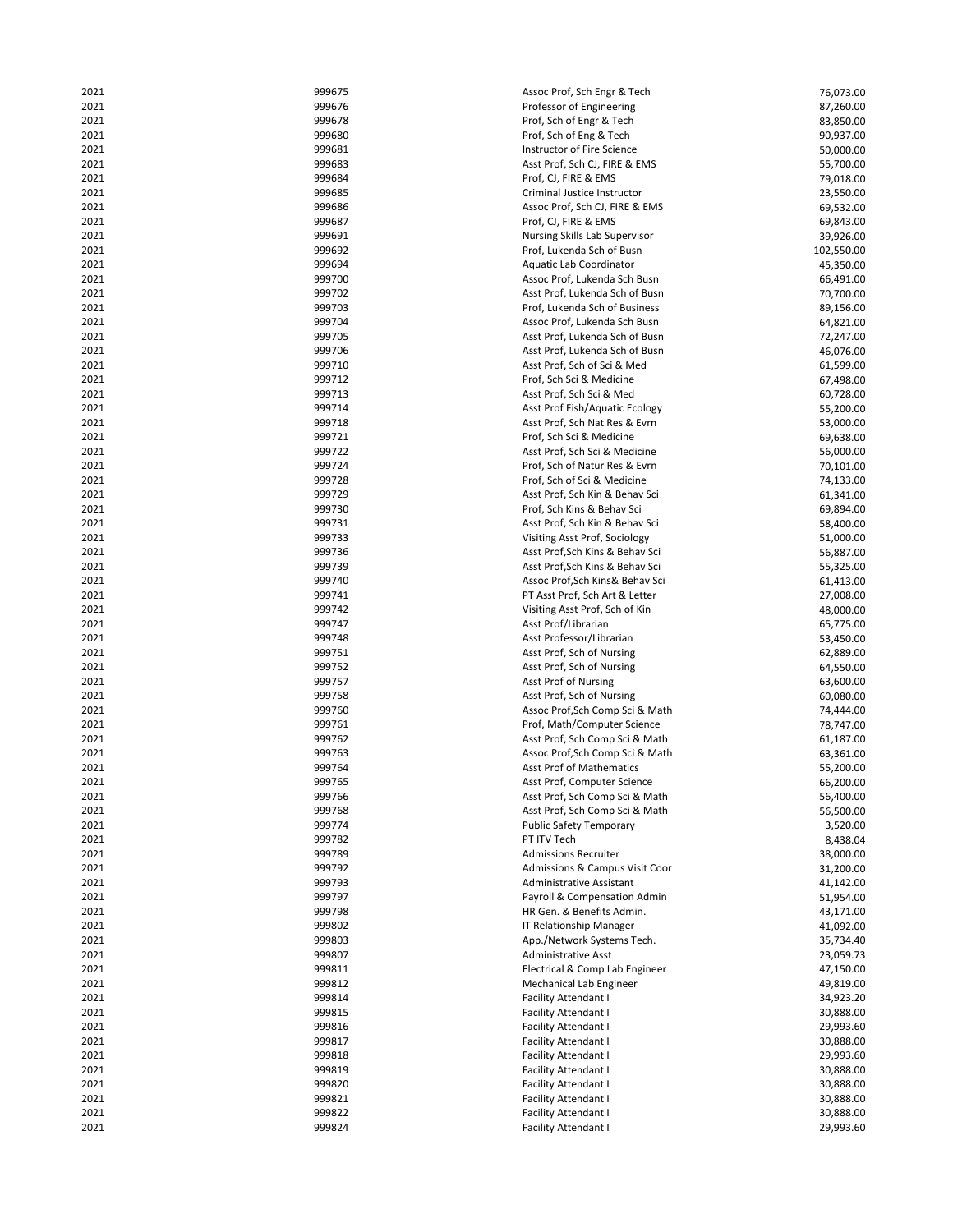| 2021 | 999825 | <b>Facility Attendant I</b>          | 29,993.60  |
|------|--------|--------------------------------------|------------|
| 2021 | 999826 | <b>Facility Attendant I</b>          | 31,616.00  |
| 2021 | 999827 | <b>Facility Attendant I</b>          | 30,888.00  |
| 2021 | 999828 | <b>Facility Attendant II</b>         | 31,491.20  |
| 2021 | 999829 | <b>Facility Attendant II</b>         | 31,491.20  |
| 2021 | 999830 | <b>Facility Attendant II</b>         | 31,491.20  |
| 2021 | 999831 | <b>Facility Attendant I</b>          | 31,616.00  |
| 2021 | 999832 | <b>Facility Attendant II</b>         | 30,576.00  |
| 2021 | 999834 |                                      | 29,993.60  |
| 2021 | 999835 | <b>Facility Attendant I</b>          |            |
|      |        | <b>Facility Attendant I</b>          | 30,888.00  |
| 2021 | 999836 | <b>Facility Attendant II</b>         | 31,491.20  |
| 2021 | 999837 | <b>Facility Attendant II</b>         | 31,491.20  |
| 2021 | 999838 | <b>Facility Attendant II</b>         | 31,491.20  |
| 2021 | 999839 | <b>Facility Attendant II</b>         | 34,528.00  |
| 2021 | 999840 | <b>Facility Attendant I</b>          | 30,888.00  |
| 2021 | 999841 | Vehicle Equip Mech/Groundskeep       | 38,334.40  |
| 2021 | 999843 | Maintenance Mechanic II              | 38,147.20  |
| 2021 | 999845 | <b>Sports Utility Maint Mechanic</b> | 38,667.20  |
| 2021 | 999846 | Maintenance Mechanic / Plumber       | 38,417.60  |
| 2021 | 999847 | Maintenance Mechanic                 | 37,211.20  |
| 2021 | 999848 | <b>Steam Plant Operator</b>          | 39,832.00  |
| 2021 | 999849 | <b>Steam Plant Operator</b>          | 37,211.20  |
| 2021 | 999850 | <b>Steam Plant Operator</b>          | 39,832.00  |
| 2021 | 999851 | <b>Steam Plant Operator</b>          | 37,211.20  |
| 2021 | 999852 |                                      |            |
|      |        | Sports Utility Attendant             | 32,572.80  |
| 2021 | 999853 | Sports Utility Attendant             | 34,923.20  |
| 2021 | 999854 | <b>Structural Mechanic II</b>        | 38,334.40  |
| 2021 | 999856 | Equip Operator/Groundskeeper         | 33,155.20  |
| 2021 | 999857 | <b>Structural Mechanic</b>           | 37,336.00  |
| 2021 | 999858 | Equip Operator Groundskeeper         | 36,670.40  |
| 2021 | 999859 | Sports Utility Attendant             | 35,963.20  |
| 2021 | 999860 | Electrician                          | 39,686.40  |
| 2021 | 999861 | <b>Structural Mechanic</b>           | 37,336.00  |
| 2021 | 999862 | Sports Utility Attendant             | 32,572.80  |
| 2021 | 999864 | <b>Public Safety Officer</b>         | 38,667.20  |
| 2021 | 999865 | <b>Public Safety Officer</b>         | 35,692.80  |
| 2021 | 999867 | <b>Public Safety Officer</b>         | 35,692.80  |
| 2021 | 999868 | Motor Pool Stores Clerk              | 32,572.80  |
| 2021 | 999886 | Library/Learning Commons Tech        |            |
|      |        |                                      | 33,758.40  |
| 2021 | 999887 | Data Account Clerk IV                | 32,032.00  |
| 2021 | 999888 | Special Clerk III                    | 32,572.80  |
| 2021 | 999889 | Data Account Clerk IV                | 34,236.80  |
| 2021 | 999892 | <b>Academic Assistant</b>            | 31,616.00  |
| 2021 | 999896 | <b>Academic Assistant</b>            | 32,572.80  |
| 2021 | 999897 | <b>Academic Assistant</b>            | 31,616.00  |
| 2021 | 999904 | Library/Learning Commons Tech.       | 33,758.40  |
| 2021 | 999905 | Special Clerk III - Accounting       | 32,572.80  |
| 2021 | 999907 | Academic Assistant                   | 35,963.20  |
| 2021 | 999908 | <b>Purchasing Services Clerk</b>     | 32,032.00  |
| 2021 | 999909 | Academic Assistant                   | 32,572.80  |
| 2021 | 999911 | Special Clerk III - Accounting       | 32,572.80  |
| 2021 | 999912 | Special Clerk III                    | 32,572.80  |
|      | 999913 |                                      |            |
| 2021 |        | Special Clerk III                    | 31,616.00  |
| 2021 | 999915 | Regional Center Coordinator          | 45,795.00  |
| 2021 | 999917 | Dean, Coll. Health & Behavior        | 96,000.00  |
| 2021 | 999919 | Regional Center Director             | 56,141.00  |
| 2021 | 999921 | VP Accreditation & Assessment        | 67,407.00  |
| 2021 | 999923 | Dir of Human Resources               | 103,290.00 |
| 2021 | 999924 | Director, Info. Technology           | 80,000.00  |
| 2021 | 999938 | <b>Assistant Buyer</b>               | 45,000.00  |
| 2021 | 999941 | Coor Tech Ops & Intl Stu Comp        | 39,000.00  |
| 2021 | 999943 | Director of Facilities               | 105,525.00 |
| 2021 | 999944 | <b>Custodial Operations Manager</b>  | 51,470.00  |
| 2021 | 999950 | Lead Instr. Tech. - LMS Admin.       | 51,646.00  |
| 2021 | 999952 | IT Network Administrator             | 45,942.00  |
|      | 999954 |                                      |            |
| 2021 |        | IT Programmer Analyst                | 48,742.00  |
| 2021 | 999956 | IT Systems Specialist                | 38,001.60  |
| 2021 | 999966 | Accessibility Services Coor.         | 47,633.00  |
| 2021 | 999969 | <b>Purchasing Manager</b>            | 57,120.00  |
| 2021 | 999970 | Accountant                           | 41,013.00  |
| 2021 | 999971 | Dir, Stu Financial Services          | 53,000.00  |
| 2021 | 999972 | <b>Finance Manager</b>               | 68,953.00  |
| 2021 | 999973 | <b>Budget and Accounts Manager</b>   | 64,868.00  |
|      |        |                                      |            |